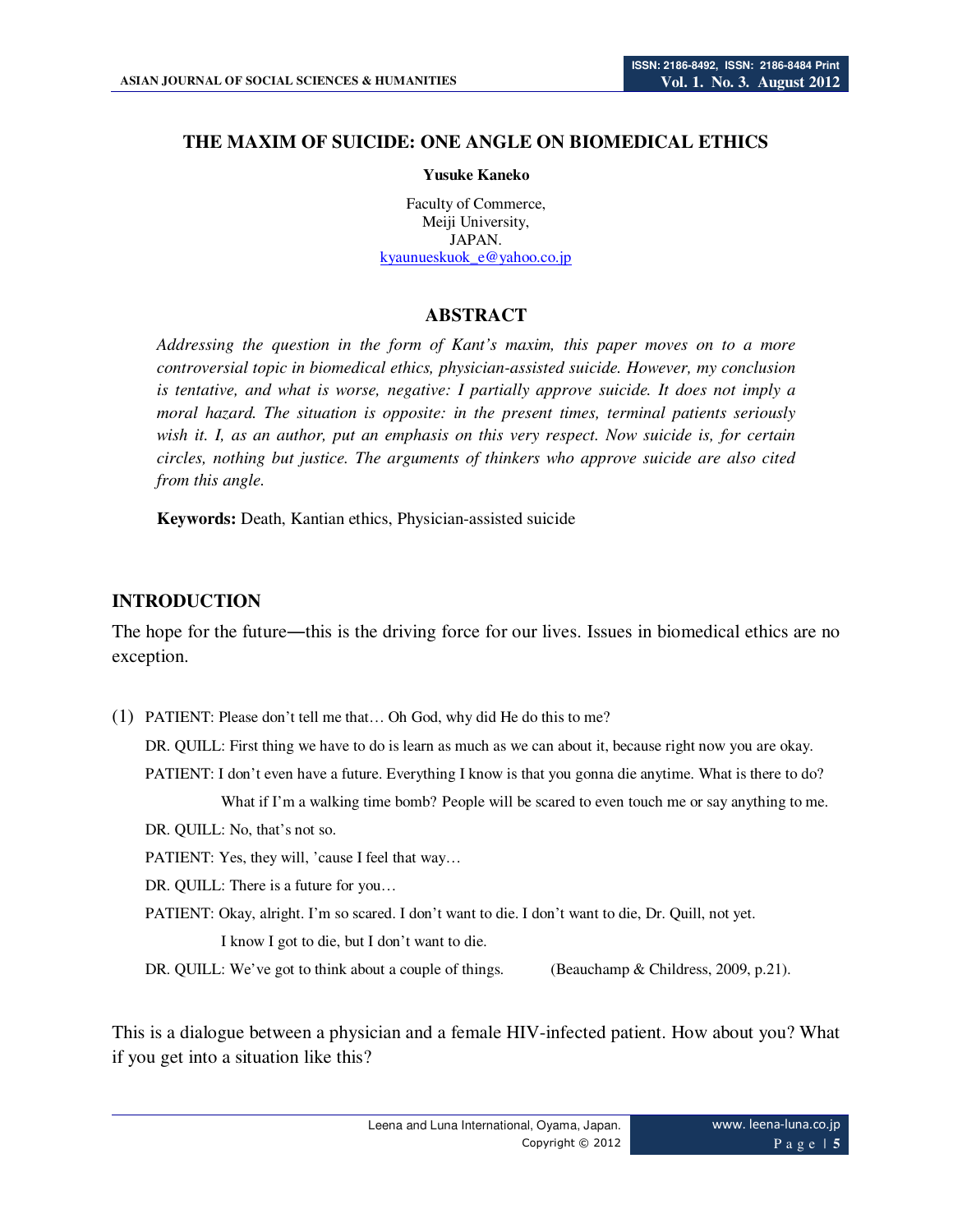Issues of this kind are presumably called *life and death decisions of terminal patients* (Singer, 2011, pp.159). In desperate situations, which do you prefer, to live or to die?

## **THE MAXIM OF SUICIDE**

Kant once raised a similar question in his argument, asking whether or not we should accept this maxim.

(2) *From self-love I make as my principle to shorten my life when its continued duration threatens more evil than it promises satisfaction.* (Kant, 1785, IV422)<sup>1</sup>

Let us call this *the maxim of suicide*. Kant rejected this maxim on account of his specialty, the moral law.

In what follows, we discuss the same question from an angle of biomedical ethics. How does this maxim make the terminal patients feel?

# **A SHORT SUMMARY OF KANT'S ARGUMENTS**

When Kant rejected the maxim of suicide, he presented two reasons<sup>2</sup>. The one was the argument appealing to what Herbert James Paton called "the formula of universal law" or "the formula of nature" (Kant, 1785, IV421-422; Paton, 1947, pp. 133., pp.165).The other was that appealing to "the formula of the end in itself" (Kant, 1785, IV429-430; Paton, 1947, pp.165).

We may summarize the first argument as follows. Focus on the word "self-love" in the maxim. It is taken "a feeling<sup>3</sup> of self-love," the definition<sup>4</sup> of whose function is *the furtherance of life*. Hence, the constant feeling of self-love drives us to prolong our lives at any time. If so, the maxim of suicide is thought contradictory, because the self-love drives us to suicide, the destruction of our lives, but this is clearly in opposition to the definition of self-love just

l

```
www.ajssh.leena-luna.co.jp
6 | P a g e 
                             (株) リナアンドルナインターナショナル
                             日本 小山市
```
 $1$  German originals are arbitrarily translated into English by Kaneko each time. References to Kant's works are given in accordance with the volumes and pages of Academy Edition.

<sup>2</sup> According to Hector Wittwer, Kant actually put forward *seven* reasons (Wittwer, 2001, p.182). But in my sight, they are reducible to the following *four*:

<sup>(</sup>i) Suicide is the most harmful act to our society, since the person who can commit suicide no longer fears anything, especially any punishments; so he can commit any crimes till he dies. For this reason, we must forbid suicide at all costs.

<sup>(</sup>ii) We can derive the denial of the maxim of suicide from "the Formula of Universal Law" or "the Formula of the Law of Nature."

<sup>(</sup>iii) We can derive the denial of the maxim of suicide from "the Formula of the End in Itself."

<sup>(</sup>iv) Everybody can be regarded as a property of God. So they must not take their own lives without His permission.

<sup>(</sup>i) corresponds to the argument numbered (1) in Wittwer's text; (ii) to (3) and (4); (iii) to (2), (5) and (6); (iv) to (7), respectively. As for (iv), Wittwer simply rejects it because it contradicts (iii): a person cannot be a property of another's in any case (Wittwer, 2001, p.183).

<sup>&</sup>lt;sup>3</sup> "Empfindung" in Kant's text (Kant, 1785, IV422).

<sup>4</sup> "Bestimmung" in Kant's text (Kant, 1785, IV422).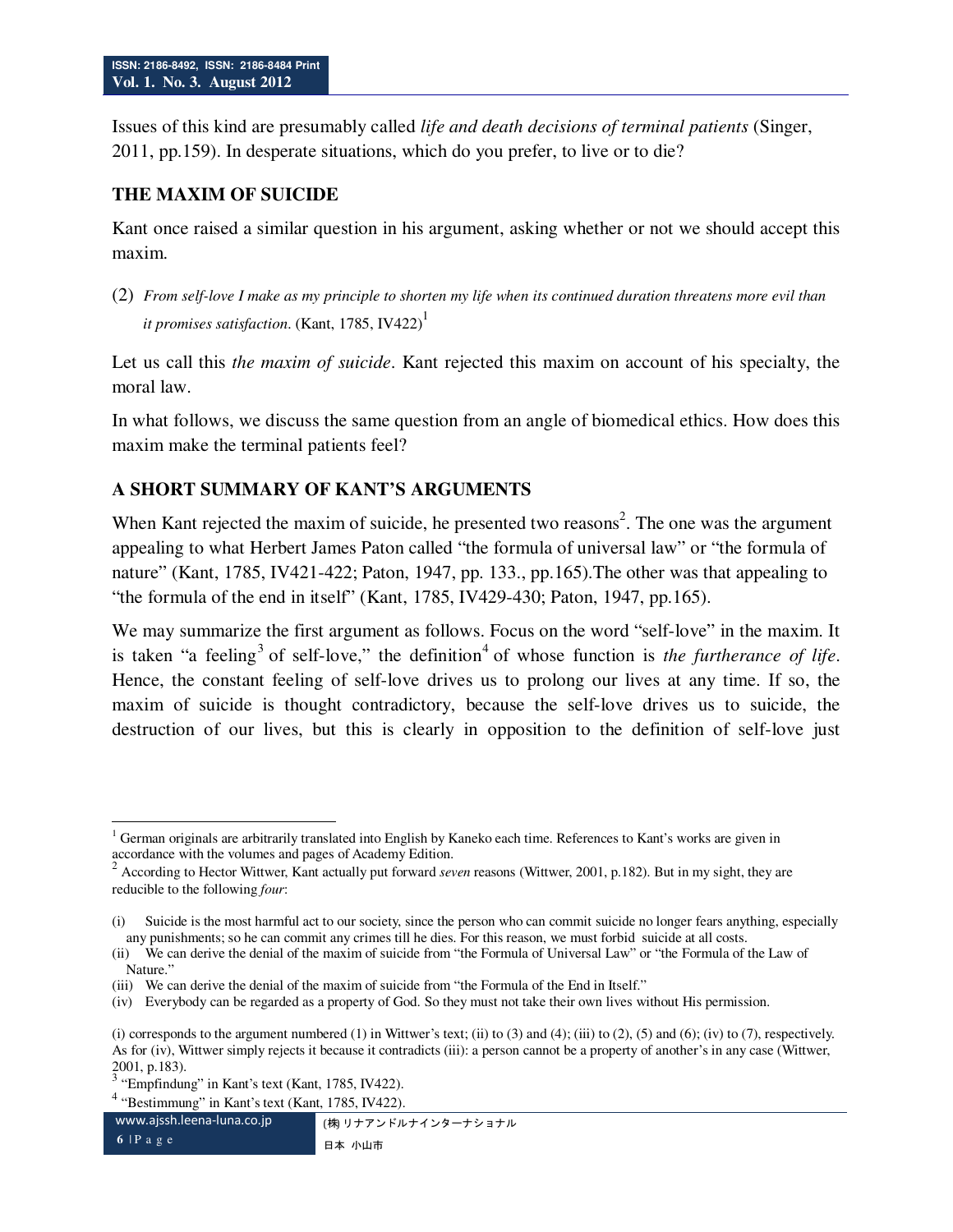mentioned. On this ground, the maxim of suicide is not universalized, in other words, rejected by the moral  $law<sup>5</sup>$ .

The second argument is summarized as follows. Taking one's own life merely to escape from presently occurring evil is nothing but utilizing internal *personhood* as a means. This contradicts the moral law<sup>6</sup>. So, again, the maxim of suicide is rejected.

# **CRITICISMS**

This is a short summary of Kant's arguments. But Paton criticized them"the weakest of Kant's arguments" (Paton, 1947, pp.154-155). He asked, "Why should it not be a merciful dispensation of Providence that [a feeling of self-love] might lead to death when life offered nothing but continuous pain?"

Paton is right. Other authors also, actually, criticized Kant's arguments. As such, we may take up Iain Brassington's criticism (Brassington, 2006).

As for the first argument, Brassington criticized it as follows. There is no need for the reference to the moral law because what matters in the argument is substantially the distinction between *the self-love based on genuine interests that promotes continued life* and *a self-love based on presently occurrent desires to escape evil* (Brassington, 2006, p.572). Taking the former as the concept of self-love, it is true, the maxim is thought contradictory. But if we take the other, no contradictions will occur; furthermore, we may universalize the maxim of suicide (Brassington, 2006, pp. 571-572).

As for the second argument, Brassington criticized it as follows. It is beside the point to appeal to personhood when we talk about suicide, because suicide is a completely *private* action, whereas personhood concerns a universal aspect of human beings alone (Brassington, 2006, pp.572-573). A suicidal person does not think about such a sublime aspect of himself.

Next, let us take up Hector Wittwer's criticism (Wittwer, 2001). According to him, Kant's first argument is criticized as follows. In it, Kant lost his own distinction between practical laws and natural (descriptive) laws (Wittwer, 2001, p.193)<sup>7</sup>. Wittwer insists that asking if the maxim can

 $\overline{a}$ 

 $<sup>5</sup>$  "The moral law" here means either of the following two:</sup>

*The Formula of Universal Law*: Act only on that maxim through which you can at the same time will that it should become a universal law. (Kant, 1785, IV421; Paton, 1947, p.129)

*The Formula of the Law of Nature*: Act as if the maxim of your action were to become through your will a universal law of nature. (Kant, 1785, IV421; Paton, 1947, p.129)

 $<sup>6</sup>$  "The moral law" here mentioned is the following:</sup>

*The Formula of the End in Itself*: So act as to use humanity, both in your own person and in the person of every other, always at the same time as an end, never simply as a means. (Kant, 1785, IV429; Paton, 1947, p.129)

 $<sup>7</sup>$  Here, Wittwer's main focus was on Kant's argument appealing to the Formula of the Natural Law.</sup>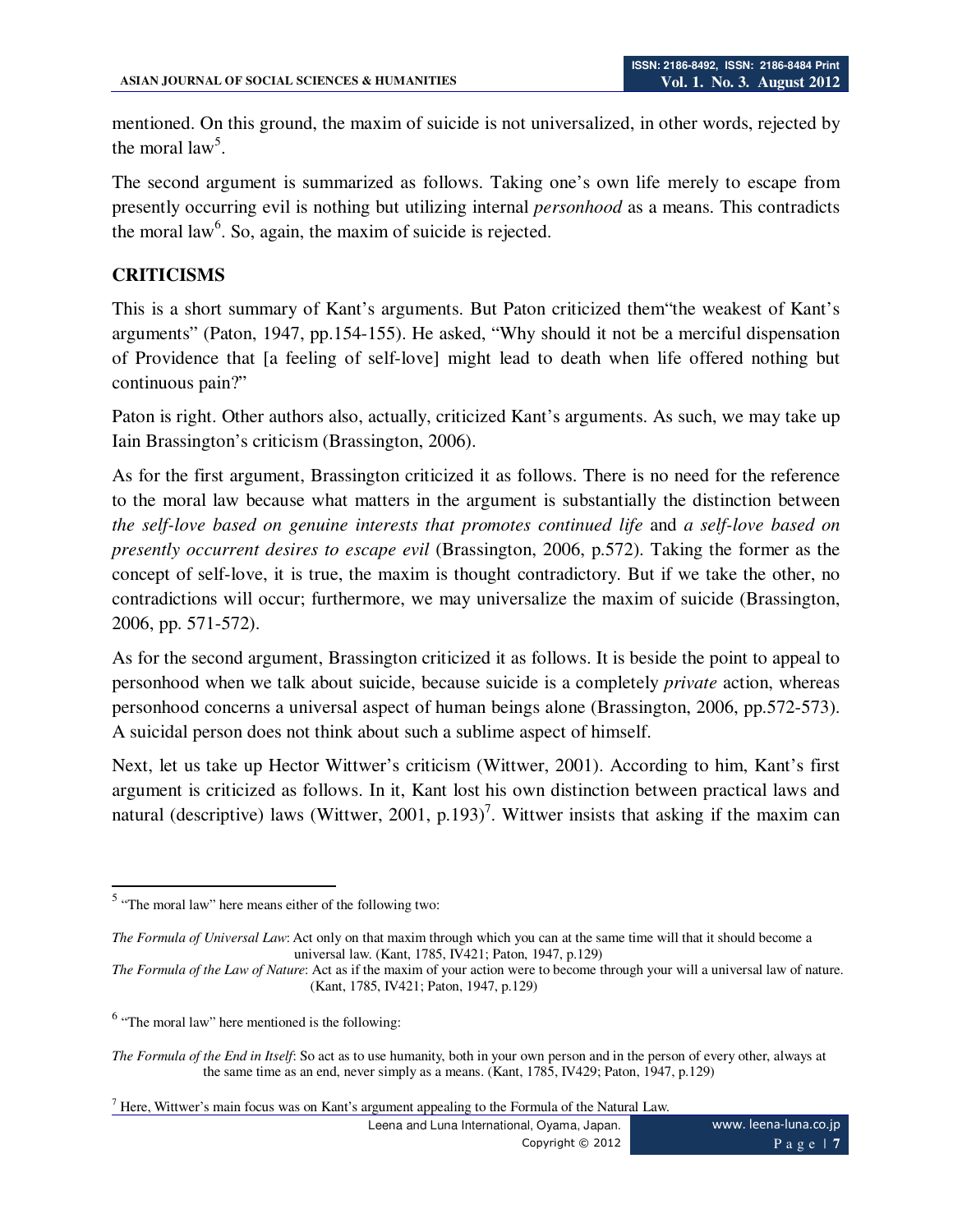be a natural law is meaningless, since the former is practical, while the latter is descriptive (Wittwer, 2001, p.195).

As for the second argument, Wittwer criticizes it as follows. It is principally impossible to use personhood as a means (Wittwer, 2001, p.187) because even if a man uses himself as a means, in other words, as a thing *without* free will, he himself must behave and think as a person with free will. Therefore, the problem is not that using oneself as a means, which contradicts the Formula of the End in Itself, but that it is principally impossible to do so. We *should not* use ourselves as means, but we *cannot* (Wittwer, 2001, p.189).

From these arguments, we realize, Kant's arguments are not decisive at all.

### **HUME'S ARGUMENT**

Actually, there were a few thinkers nearly contemporary with Kant who approved suicide. Hume and Schopenhauer are their representatives. They both asked whether suicide is a crime, and answered no (Hume, 1775, p. 580, Schopenhauer, 1851, p. 157)<sup>8</sup>. In particular, I pick up on Hume's arguments which have similar angles to modern writers<sup>9</sup>.

In a bellicose article "Of Suicide," Hume argued this way. Our world is ruled by two distinct principles: general and immutable laws in the material world and mental powers ranging from lower sensual functions to higher rational faculties in the animal world $10^0$ . These principles are both under the governance of God (Hume, 1775, p.581).

At first glance, Hume says, suicide seems encroachment on the immutable law. Our physiological functions, for example, are interrupted by the act of suicide. But, in contrast, our mentality, a part of the animal world, is not affected by the act. So we are entrusted with the ability of suicide as far as taken as a member of the animal world.

According to Hume, God never set aside the ability of suicide as something special; humans can exert it anytime they want. Suicide does not differ from ordinary course of events.

(3) *The life of man is of no greater importance to the universe than that of an oyster.* (Hume, 1775, p.582)

To this extent, our ability of suicide is realized as a benefit from God.

(4) *Do you imagine that I repine at providence or curse my creation, because I go out of life, and put a period to a being, which, were it to continue, would render me miserable? Far be such sentiments from me. I am only convinced of a matter of fact, which you yourself acknowledge possible, that human life may be unhappy, and that my existence, if farther prolonged, would become ineligible. But I thank providence, both for good, which I* 

 $\overline{a}$ 

 $8^8$  To this question, Kant answered yes (Kant, 1797, VI422).

 $9$  Hume was also a motivist: the same standpoint as Kant (Kaneko, 2009, Hepfer, 1997). It is of interest to see that two motivists had opposite views on suicide.

 $10$  Note that Hume did not distinguish humans from animals even on the highest faculties such as reason (Hume, 1739-40, pp.176f.).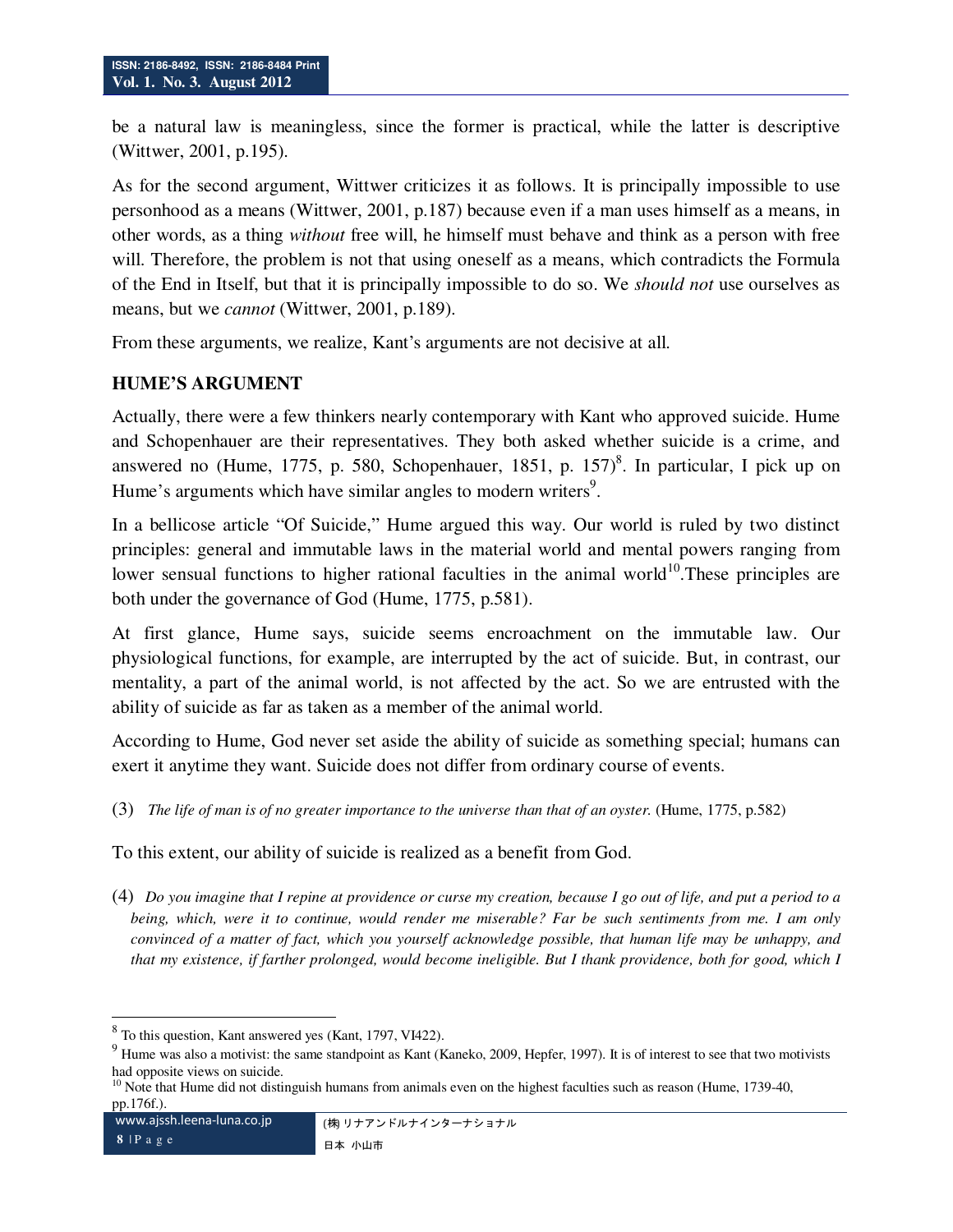*have already enjoyed, and for the power, with which I am endowed, of escaping the ill that threatens me.* (Hume, 1775, p.583)

There is, unfortunately, a case where, "my existence, if farther prolonged, would become ineligible." However, we should rather "thank providence" for giving us the power of committing suicide.

## **PROPONENTS OF SUICIDE**

In this way, Hume says, there is nothing special in committing suicide. This conclusion has some affinity with current discussions on *voluntary euthanasia* or *physician-assisted suicide*<sup>11</sup>.

Peter Singer, for example, argues like Hume.

(5) *Once it is clear that a patient in a persistent vegetative state has no awareness, and never again can have any awareness, her life has no intrinsic value. These patients are alive biologically but not biographically. If this verdict seems harsh, ask yourself whether there is anything to choose between the following options: (a) instant death; or (b) instant coma, followed by death without recovery in ten years. I can see no advantage in survival in a comatose state if death without recovery is certain* (Singer, 2011, p.168).

Here, Singer picks up on a *vegetative state*, an everlasting comatose state, and daringly says living in such a state is *meaningless*.

Thomas Nagel gets in step with Singer. According to him, the meaning of our lives is the goods they contain (Nagel, 1970, p.74). "Goods" here means "being alive," "doing a certain thing," "having certain experiences," and so on; in a word, *leading a full life*. But in the case of a vegetative state, we do not hope for such lives. So Nagel says as follows.

(6) *The value of life and its contents does not attach to mere organic survival: almost everyone would be indifferent between immediate death and immediate coma followed by death twenty years later without reawakening.* (Nagel, 1970, p.74)

# **UNPREDICTABILITY OF THE FUTURE**

 $\overline{a}$ 

This is how modern writers, Singer and Nagel, approved suicide. But here it should not be overlooked that their approval is only *provisional*: suicide is admitted within the agents' recognition of their unbearable situations―otherwise, it is not carried out.

To tell the truth, this is the logic of the maxim of suicide as well, which is understandable in the following reformulation $^{12}$ .

<sup>&</sup>lt;sup>11</sup> Let me clarify these concepts in advance here. In biomedical ethics, *euthanasia* is customarily divided into three sorts: voluntary euthanasia, involuntary euthanasia, and non-voluntary euthanasia (cf. Singer, 2011, pp.157-159).*Voluntary euthanasia* is euthanasia carried out by a physician at the voluntary request of the patient, which we may identify with *physician-assisted suicide*, although Singer did not articulate it (Singer, 2011, p.155, p.157). On the contrary, *involuntary euthanasia* is euthanasia carried out without the patient's agreement for the reason that either he has never been asked, or articulately chose to live (Singer, 2011, p.158). *Non-voluntary euthanasia* is euthanasia carried out without the patient's agreement for the reason he has no capacity to choose to live or die (Singer, 2011, p.159). It is explicit that our present focus is only on voluntary euthanasia or physician-assisted suicide.

 $12 \text{ I}$  have fully dealt with this reformulation in other papers (Kaneko, 2008, Kaneko, 2009). So let me omit the detailed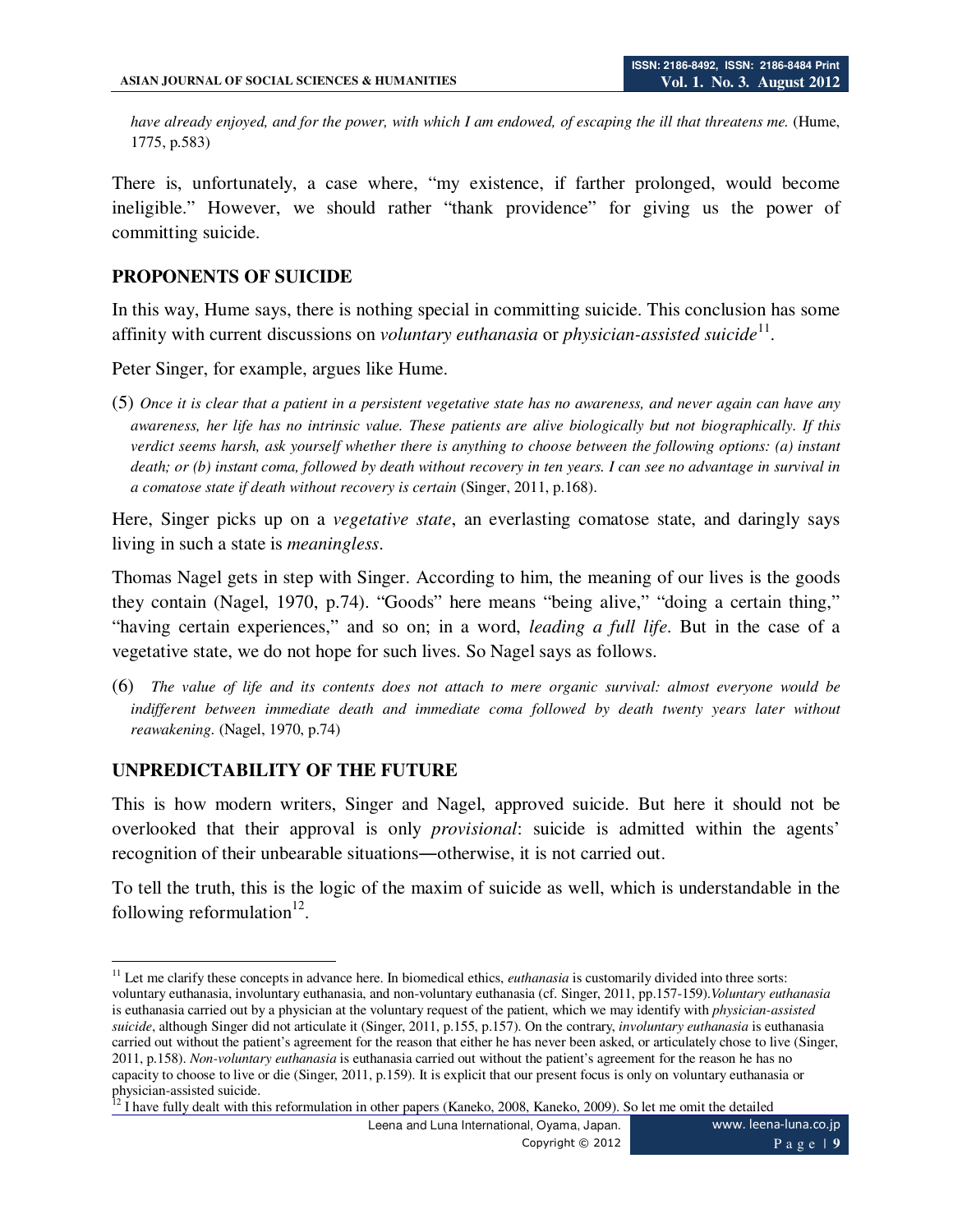(7) *If I am in so grim a situation that there is no hope for the future, I will commit suicide.*

Through this reformulation, it is clarified, the agent commits suicide to escape from *despair*. Certainly, such a mentality is reasonable, but on what ground does he think his situation that way? In other words, what is the criterion for him to think his current situation desperate?

You may take, here, a utilitarian viewpoint as a kind of relief measure<sup>13</sup>. Imagine, for example, you would soon be in a vegetative state. In spite of this desperate situation, you might say, "Even if my life become meaningless for myself, my relatives would find some meaning in my 'iconic' existence."

We can formulate this mentality as follows.

(8) *My choice of living*  $\rightarrow$  *Pleasure of others* 

Here "→" stands for causal relationship; as long as it holds, you might find, in your future comatose state, some meaning—utility $14$ .

But the problem here is whether the connection expected is truly reliable. My answer is definitely  $\pi$ <sup>15</sup>. But in the present context the following story would be more persuasive.

(9) *In 1988 Samuel Linares, an infant, swallowed a small object that stuck in his windpipe, causing a loss of oxygen to the brain. [G]iven the availability of modern medical technology, he was admitted to a Chicago hospital in a coma and placed on a respirator. Eight months later, the hospital was planning to move Samuel to a long-term care unit. Shortly before the move, Samuel's parents visited him in the hospital. His mother left the room, while his father produced a pistol and told the nurse to keep away. He then disconnected Samuel from the respirator and cradled the baby in his arms until he died. When he was sure Samuel was dead, he gave up his pistol and surrendered to police.* (Singer, 2011, pp.158-159)

Singer cited this story as an instance of non-voluntary euthanasia (cf. note11). But it makes no difference. The point is that there is a case where even relatives think the iconic existence of the patient bothersome.

### **PHYSICIAN-ASSISTED SUICIDE IS JUSTICE**

Recently BBC<sup>16</sup> and CNN<sup>17</sup> broadcasted the news about Tony Nicklinson, a 58-year-old married father of two children, from Wiltshire, who had lead a full life before he got in the locked-in

l

argumentation here.

 $13$  As for utilitarianism, see Kaneko, 2012b. Singer is also known as a utilitarian, and indeed, makes such an argument in his book (Singer, 2011, pp.167f.). But intentionally, I omit this aspect; my emphasis is on the imminence and sincerity of Singer's argument, not his philosophical techniques.

<sup>&</sup>lt;sup>14</sup> Let us review Bentham's definition of utility here.

<sup>&</sup>quot;By utility is meant that property in any object, whereby it tends to produce benefit, advantage, pleasure, good or happiness […] to the party whose interest is considered."(Bentham, 1789, ch.i, par.iii).

<sup>&</sup>lt;sup>15</sup> I have long discussed this point under the title of "subjectivity."See Kaneko, 2012a, Kaneko, 2012c, Kaneko, 2012d. <sup>16</sup> June 19, 2012 (http://www.bbc.co.uk/news/health-18495973).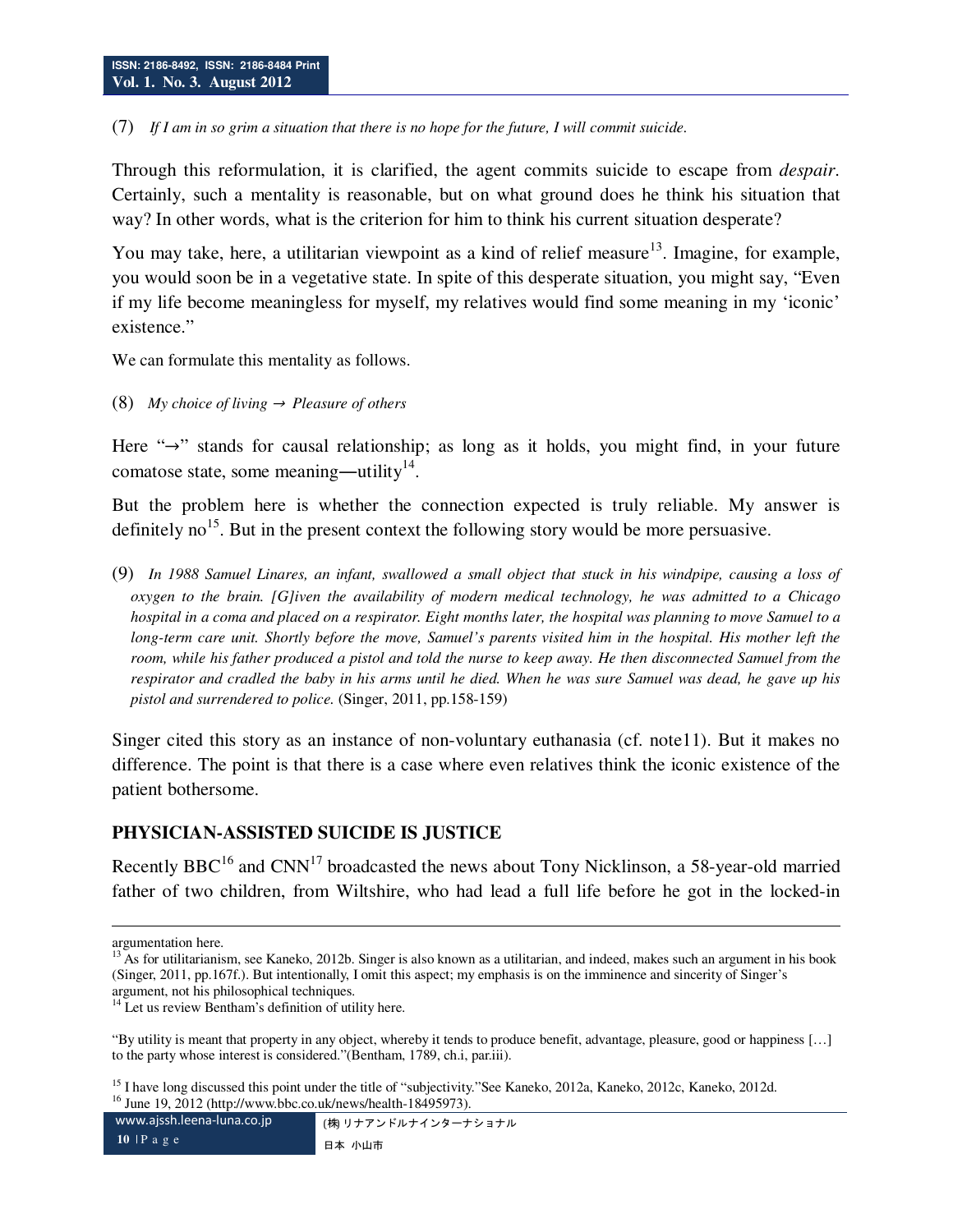syndrome<sup>18</sup> following a stroke in 2005. He hopes death, assisted-suicide, which is expressed with his eyes' movement, but not allowed under British law. Every day, he must make others do everything for him. Such a life is, he says, a "living nightmare."

More or less, the reality is, probably, like this. However confidently one<sup>19</sup> thinks, "My relatives" would be consoled if I prolonged my life even after the loss of awareness", the actual situation might make him feel in a quite different way.

If so, the only option left to us is simply to take the maxim of suicide, giving up a faint hope described in (8).

Singer's report of the Netherland's case reflects this mentality directly.

(10) *In the Netherlands, a nationwide government-commissioned study found that many patients want an assurance that 'their doctor will assist them to die should suffering become unbearable'. Often, having received this assurance, no request for euthanasia eventuated. The availability of euthanasia brought comfort without euthanasia having to be provided.* (Singer, 2011, p.170)

Now we realize how serious they are when people talk about the approval of physician-assisted suicide. It is their long cherished wish, and *justice* at least for them.

## **DETERRENCE**

 $\overline{a}$ 

Is this the conclusion we should reach? Beachamp&Childress warn us against the rush. According to them, we must address the problem more carefully; our question was, so far, simply whether the *patient* is allowed to choose suicide; but the true question is, they insist, whether the *physician* is allowed to assist suicide (Beachamp & Childress, 2009, p.181).

To this question, their answer<sup>20</sup> was: the physician is allowed to assist suicide only if the patient requests it, and it constitutes his *interest*.

(11*) [I]f a person freely authorizes death and makes an autonomous judgment that cession of pain and suffering through death constitutes a personal benefit rather than a setback to his or her interests, then active aid-indying at the person's request involves neither harming nor wronging. […] Assisting an autonomous person at his or her request to bring about death is […] a way of showing respect for the person's autonomous choices.* (Beachamp & Childress, 2009, p.181)

 $17$  July 5, 2012 (http://edition.cnn.com/TRANSCRIPTS/1207/05/nwsm.01.html).

<sup>&</sup>lt;sup>18</sup> "Locked-in syndrome is a condition in which a patient is aware and awake but cannot move or communicate verbally due to complete paralysis of nearly all voluntary muscles in the body except for the eyes." (Wikipedia "Locked-in syndrome": http://en.wikipedia.org/wiki/Locked-in\_syndrome)

<sup>19</sup> Of course, I do *not* mean Mr. Nicklinson thought this way.

<sup>&</sup>lt;sup>20</sup> Beachamp&Childress warn, on the other hand, that any answer to this question could be a "slippery slope"

<sup>(</sup>Beachamp&Childress, 2009, p.177). What they fear is physicians' abuse of the qualification to assist suicide, especially. As an example, they take Jack Kevorkian's machine (Beachamp&Childress, 2009, pp.181f.). They insist: before we admit physicianassisted suicide, plenty of evidence must be provided.

Now, at the time of 2011, physician-assisted suicide is legal in five countries: Switzerland, the Netherlands, Belgium, Luxemburg, and a few states in the United States, i.e. Oregon, Washington, and Montana (cf. Singer, 2011, p.155). Concerning this, picking up Oregon's case, Beachamp&Childress called it "experiment" (Beachamp&Childress, 2009, p.176f.). Against that, Singer said as follows."Oregon legalized physician-assisted suicide in 1997, so there is now considerable experience of that practice in one part of the United States. There has been no evidence of any abuse of the law." (Singer, 2011, p.172)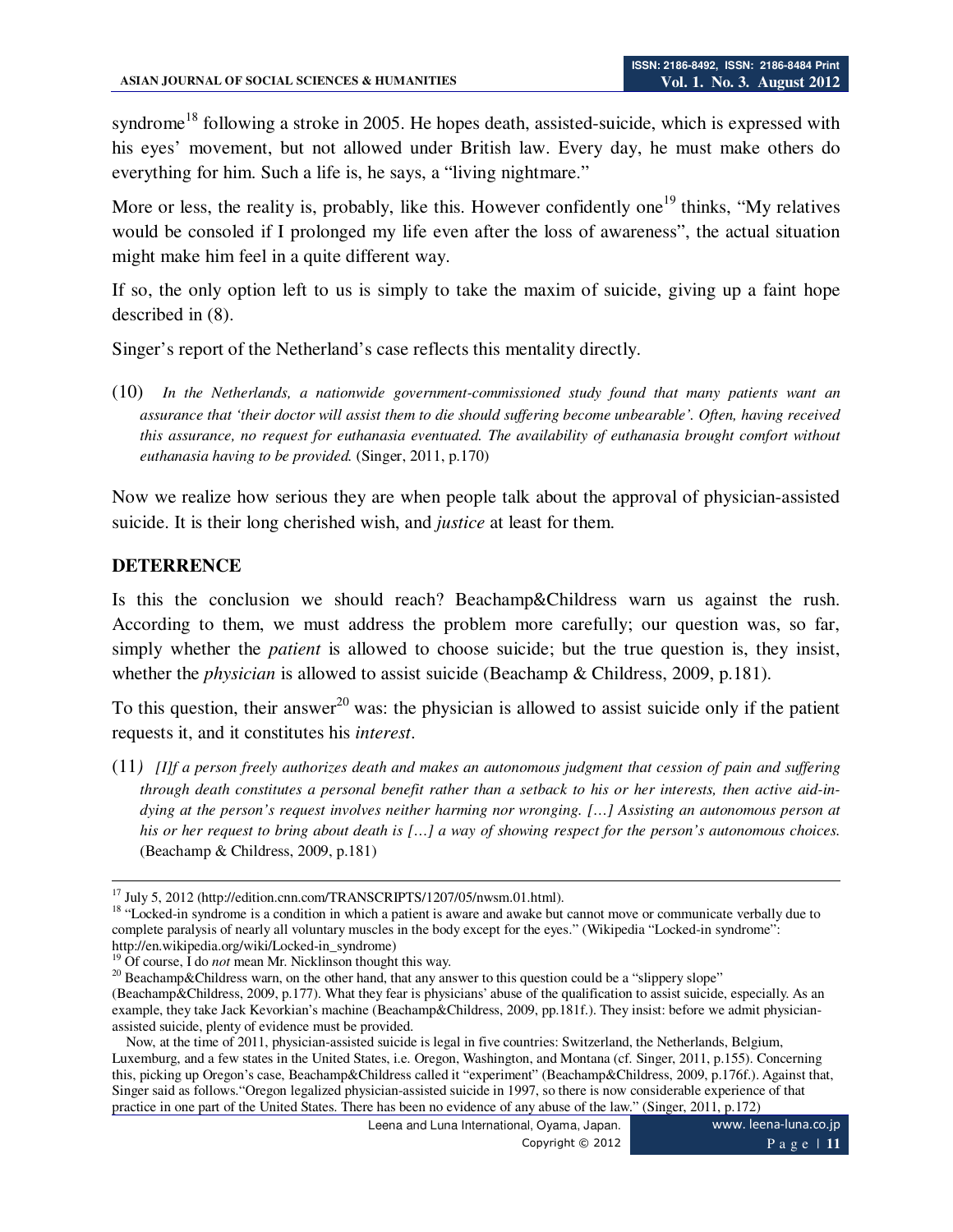Physician-assisted suicide is a way of *showing respect for the patient's own decision*. The patient decided his end by himself; to this extent, the doctor has no reason to interrupt it. Physicianassisted suicide is justified within *respect for autonomy*, Beachamp & Childress' principle of biomedical ethics (Beachamp & Childress, 2009, p.  $8)^{21}$ .

# **TENTATIVE CONCLUSION**

The female HIV-patient said she had no future (§1). Samuel Linares' parents thought their child's life meaningless (§7). Tony Nicklinson called his life a "living nightmare" (§8).

When one faces a situation like these, a temptation to die will loom large in his mind. For there seems to be no hope for the future.

But who decides it? Nobody but himself. Even physicians do not know what exactly happens in the future (as we saw in §7). Just for this reason, physicians must respect patients' decision.

No one knows which is correct, to live or to die. As long as he lives, the day might come when he knows the answer. But if he dies, the answer will not be given.

(12) *We can also regard suicide as an experiment, in which we ask nature a question, forcing it to answer: "What change would our existence and cognition experience after death?" But this question is irrational. For soon after asked, it goes out of the hand; the questioner would be no more, the answer being given*. (Schopenhauer, 1851, §160).

This fact may seduce indifferent questioners into death.

 $\overline{a}$ 

<sup>&</sup>lt;sup>21</sup> This principle is not attributed to Kant alone; there are various backdrops (Beachamp&Childress, 2009, p.99f.). However, they have a couple of things in common.

The word "autonomy" is characterized by two conditions: *liberty*, i.e. the independence from controlling influence, and *agency*, i.e. the capacity for intentional action (Beachamp&Childress, 2009, p.100).

Again, the whole word "respect for autonomy" can be defined, both negatively and positively (Beachamp&Childress, 2009, p.104). As negative obligation, it is defined from J.S. Mill's viewpoint; i.e. "Autonomous actions should not be subjected to controlling constraints by others." For example, nurses and physicians may be sometimes tempted to perpetuate patients' dependency on them. But this attitude will surely spoil their autonomy. So it must be abstained. As positive obligation, respect for autonomy is defined from Kant's viewpoint; i.e. "Foster patients' autonomous decision making." As a typical example, we may take the disclosure of information.